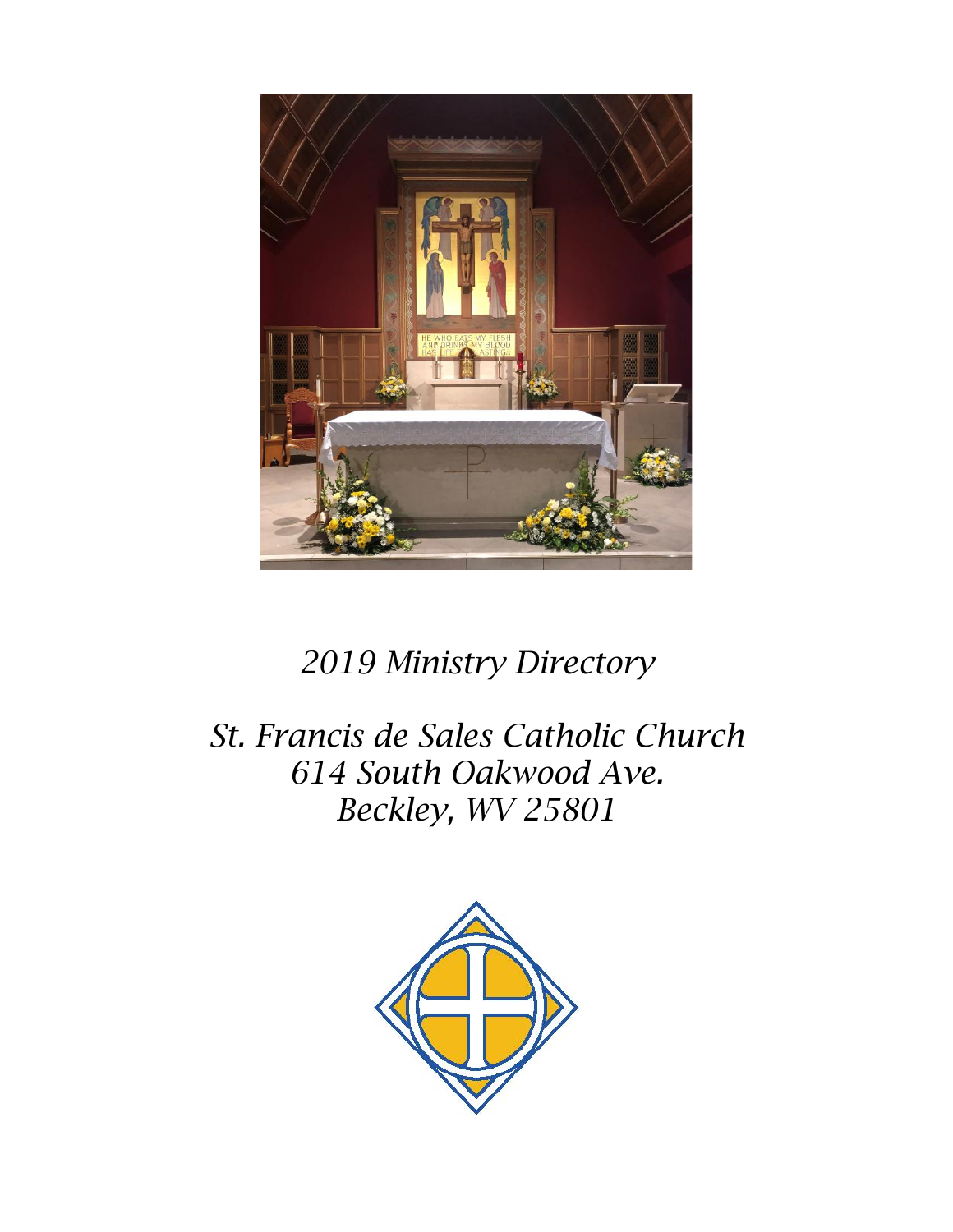## *Saint Francis de Sales Church 614 South Oakwood Avenue Beckley, West Virginia 25801*

Rev. Leonard A. Smith, Pastor  $(304)$  256-3594 or [pastor@sfccwv.org](mailto:pastor@sfccwv.org)

Mrs. Mary Grace De Polo-Peck, Principal  $(304)$  252-4087 or [principal@sfccwv.org](mailto:principal@sfccwv.org)

Deacon Harry Evans (304) 549-4590 or hevans@dwc.org Deacon Jay Ziolkowski (304) 252-7835 or [deaconjayz@gmail.com](mailto:deaconjayz@gmail.com) Mrs. Lisa Keiling, Youth Ministry (540) 641-1310 or keilingforestry@yahoo.com

Mr. Mark Misco, Secretary (304) 253-3695 or [mark@sfccwc.org](mailto:mark@sfccwc.org) Mrs. Deame, Appel, Office (304) 253-3695 or [deameappel@gmail.com](mailto:deameappel@gmail.com)

Mr. John Evans, Janitor and Maintenance Mrs. Luz, Housekeeping

*Rectory:* 614 S. Oakwood Ave.; Beckley, WV 25801 (304) 256-3594

*Office:* 626 S. Oakwood Ave.; (304) 253-3695 Hours: 9:00 am – 3:30 pm, weekdays except Wednesday

*Website:* [sfccwv.org](http://sfccwv.org/) *Email*: church@stfrancis-wv.org

# *Saint Francis de Sales School*

Rev. Leonard A. Smith, Pastor  $(304)$  256-3594 or [pastor@sfccwv.org](mailto:pastor@sfccwv.org)

Mrs. Mary Grace DePolo-Peck, Principal  $(304)$  252-4087 or [principal@sfccwv.org](mailto:principal@sfccwv.org)

Mrs. Corey Lacey, Secretary Mrs. Debra Lanna, Development

*School:* 622 S. Oakwood Ave; (304) 252-4087 Hours: 8:00 am – 3:00 pm, Monday – Friday 9:00 am – 2:00 pm, Monday – Friday (Summer)

*Website*: sfdsbeckley.org *Email*: [sfschool@suddenlinkmail.com](mailto:sfschool@suddenlinkmail.com)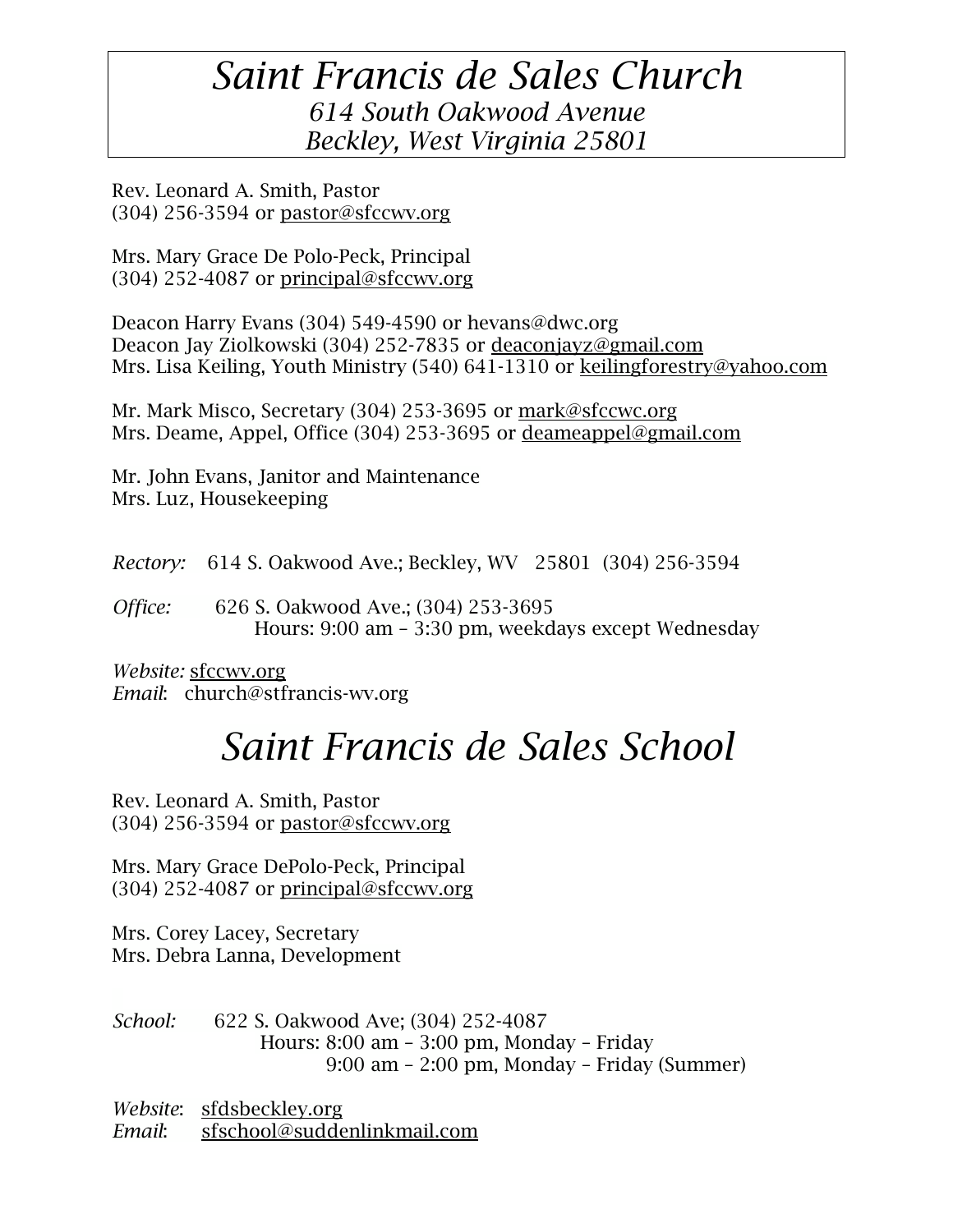## *Introduction*

Except that Saint Francis de Sales Parish is a lot larger, it shares much in common with the many families that belong. Our members come in all shapes, sizes, opinions, races, intelligence, and financial status. Some are saints. Some are sinners. Most of us travel back and forth between the two points.

We are part of the Roman Catholic Church that was founded on the faith of the Apostles and Disciples who first believed and followed Jesus. We also belong to the Diocese of Wheeling-Charleston with all Catholics living in West Virginia.

Like any family, our parish family will have disagreements, confusion, frustration, and conflicts. But our parish family also has its joys, sharing, friendship, consolation, sense of belonging, and faith. We gather weekly to celebrate the Lord's Supper at Mass. We listen to God's Word proclaimed in church and during Christian Formation. We reach out into hospitals and homes where the sick and the elderly are found to be with them and help them.

What happens to an individual member or family happens to all of us. Saint Paul tells us that together we are the Body of Christ. One's birth is our birth; one's successes are our successes; one's sickness is our sickness; and one's death and resurrection is ours, too.

As any family, we should welcome new members whether they are Catholics coming home or moving here. Please be sure to register so we know who you are, what you need, and how we can help each other. As any family, we welcome people who want to become members of the Catholic Church and Saint Francis de Sales here in Beckley. There is a process that begins every August called the Rite of Christian Initiation of Adults.

By virtue of our baptism, we are all called and gifted to support one another and help grow the Church. In this booklet, readers will learn more about what goes on here and opportunities for involvement.

Maybe you're interested in becoming involved. All events take people with ideas, energy, know-how, and willing hands. Yours are always welcome. Organizational skills and knowing many parishioners are helpful attributes but are not necessary. If you have an event idea or are interested in joining a committee or getting involved in something new, please get in touch with the contact person.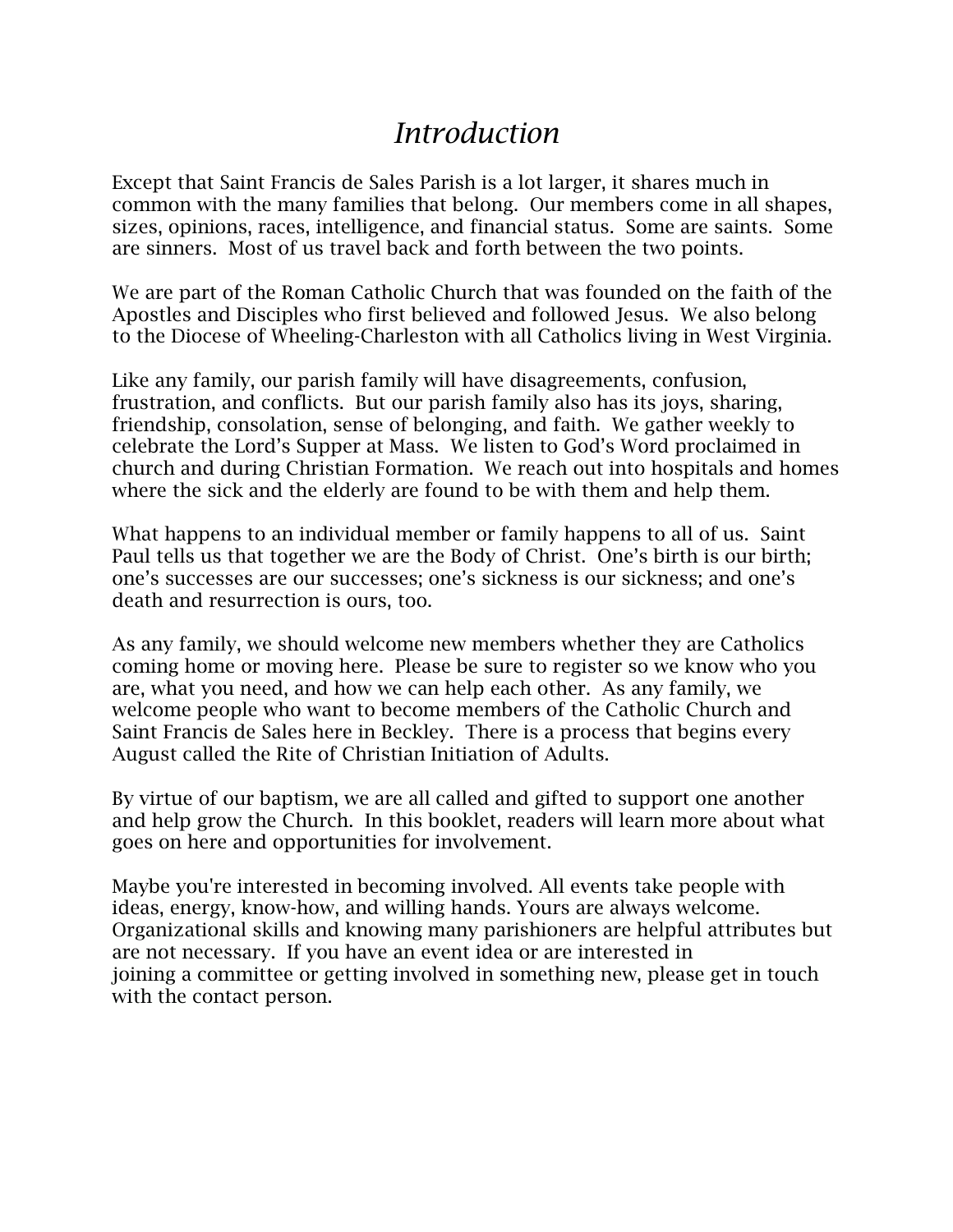## *Mission Statement*

We, the people of God of St. Francis de Sales Catholic Church, Are empowered by our Baptism and guided by the Holy Spirit to be disciples of Jesus.

United in Eucharistic tradition and strengthened by prayer, we gratefully return to God the gifts of our time, talent, and treasure for building the community of the Church.

We are committed to one another and to the tradition of the Catholic Church in celebrating the Sacred Liturgy, proclaiming the Good News through education, sustaining the community of faith, and promoting peace and social justice for all.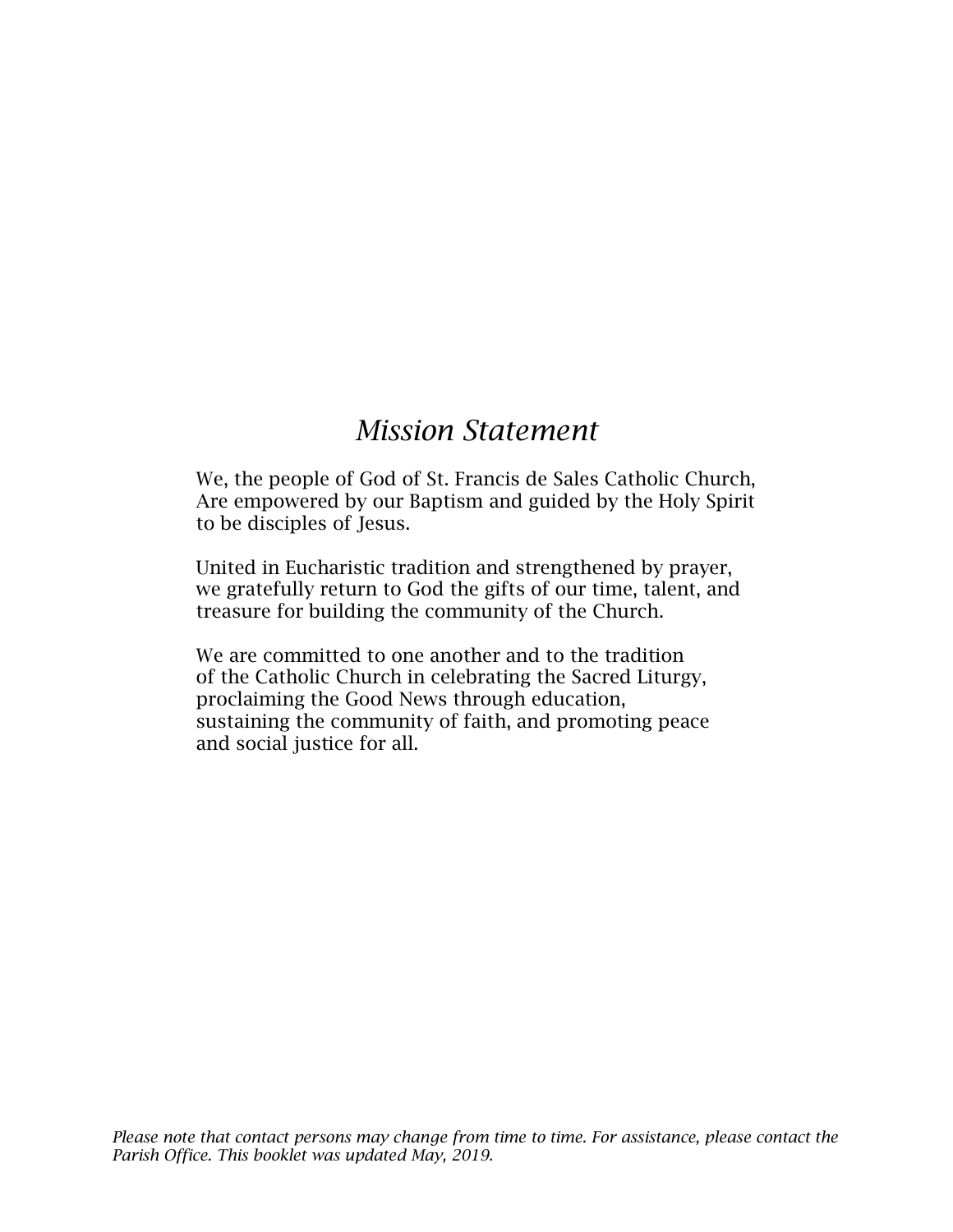## The Church Worships and Grows Spiritually

| • Mass Schedule:            | Saturday Vigil<br>Sunday<br>Holydays<br>Weekdays | 5:00 pm<br>8:30 am and 11:00 am<br>8:30 am, 12:00 noon, and 7:00 pm<br>As listed in the bulletin |
|-----------------------------|--------------------------------------------------|--------------------------------------------------------------------------------------------------|
| • Eucharistic Adoration:    |                                                  | Wednesdays, $9:00 \text{ am} - 6:30 \text{ pm}$                                                  |
| • Divine Mercy Chaplet:     |                                                  | Third Sunday of each month, 3:00 pm                                                              |
| • Daily Rosary and Angelus: |                                                  | Monday - Saturday, 9:00 am;                                                                      |
| • First Saturday Novena:    |                                                  | First Saturday, 9:00 am                                                                          |
|                             |                                                  |                                                                                                  |

• *Sacrament of Penance (Confession):* Saturday, 4:00 – 4:45 pm

Wednesday, 9:0 am0 -5:45 pm

#### The Church Celebrates the Sacraments

- *Baptism* Since parents who desire Baptism for their children assume responsibility for spiritual formation of their child, they are to participate in a program to prepare them and the godparents (if possible) for this commitment. Baptism classes are available by appointment. Please contact Deacon Harry Evans (304) 549-4590. Children age 7 or older must take part in a special age-appropriate program. Adults seeking Baptism normally take part in the Rite of Christian Initiation of Adults. To volunteer or for more information, please contact Deacon Harry Evans (304) 549-4590 or [hevans@dwc.org](mailto:hevans@dwc.org)
- *Rite of Christian Initiation of Adults (RCIA) —* The RCIA is a spiritual journey during which catechumens (those not baptized) and candidates (those baptized, but not yet Catholic) are assisted in their quest to experience conversion and spiritual growth. RCIA begins in September and concludes at Pentecost. Interested parishioners help with the weekly sessions, provide refreshments, serve as a prayer sponsor for an RCIA class member, and may serve as sponsors. To enroll, volunteer, or for more information, please contact Deacon Harry Evans (304) 549-4590 or [hevans@dwc.org](mailto:hevans@dwc.org)
- *Confirmation* Confirmation is one of the three Sacraments of Initiation in the Catholic Church. Along with Baptism and Eucharist it completes the process of becoming an adult Catholic Christian. In baptism we receive the graces of the Holy Spirit to help in our personal formation as new members of the church. In Confirmation that spirit is strengthened to prepare us to step out as intentional disciples of Jesus to evangelize the world. Confirmation of those baptized Catholic, which is conferred by our Bishop, is scheduled every other year. Teenagers who are attending Saint Francis de Sales School or participating in Christian Formation take part in a special program lasting from fall until spring. Non-Catholics who are baptized here or Christians who make a profession of faith prepare for Confirmation through the Rite of Christian Initiation of Adults.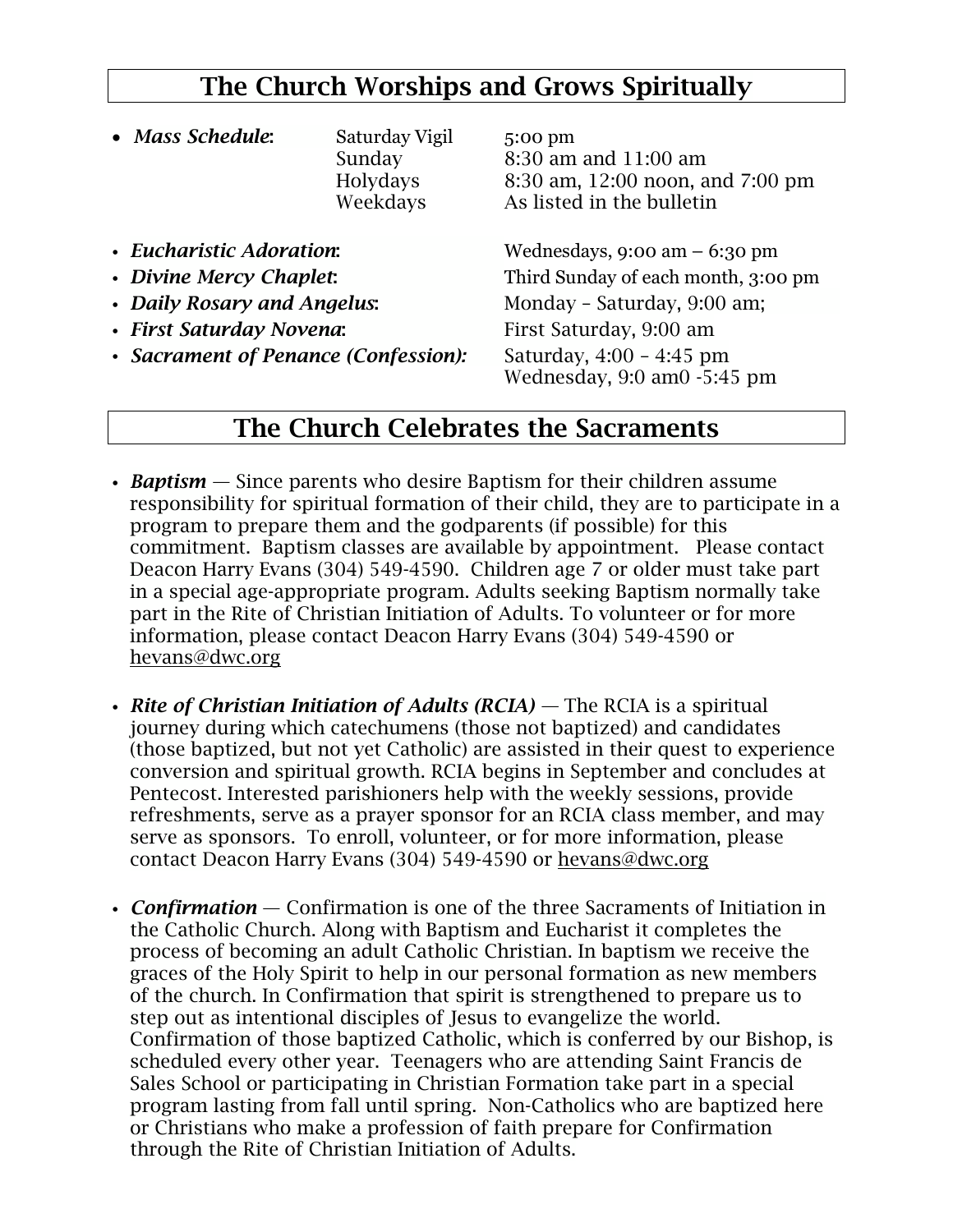- *First Communion* An important Rite of Passage for any Catholic is the day one becomes able to receive the Eucharist. At Mass we are fed spiritually through the Scriptures proclaimed and preached and the bread and wine consecrated into the Body and Blood of Christ. Second grade children and their parents take part in the special preparation program either at Saint Francis de Sales School or as part of our Christian Formation Program on Sunday mornings.
- *Reconciliation* Second grade children and their parents take part in the special preparation program either at Saint Francis de Sales School or as part of our Christian Formation Program on Sunday mornings. Father Leonard is available for this sacrament on Wednesdays from 9:00 AM and 5:45 PM as well as Saturdays from 4:00 PM until 4:45 PM. Parishioners may also contact him for a mutually convenient time. Once during Advent and Lent there is a Communal Reconciliation Service at which other priests make themselves available to celebrate the mercy and forgiveness of God.
- *Anointing of the Sick* This Sacrament of Healing is available when requested by any parishioner. Any Catholic preparing or recovering from surgery, seriously sick, or in danger of death ought to seek this holy anointing. One cannot be anointed too early, but many are anointed too late to speak with a priest, confess sin, and receive absolution. Please contact Father Paul at (304) 256-3594 or [pastor@sfccwv.org.](mailto:pastor@sfccwv.org)
- *Marriage* Marriage preparation requires at least six months' notice to allow proper scheduling, paperwork, and pre-marital counseling. It is important not to set a wedding date before initial consultation with the Priest. Please call the Rectory (304) 256-3594 to set a date and the Office (304) 253- 3695 to reserve the church.

## The Church Ministers to Each Other During Mass

The word *liturgy* is from the Greek meaning *work of the people*. There are a variety of Liturgical Ministries. We are always in need of reliable, reverent, and trained volunteers.

- *Readers* The Reader proclaims God's Word and makes it come alive for us who hear it. Saint Paul writes, "The Sacred Scriptures... are capable of giving you wisdom for salvation through Jesus Christ." (2 Tim. 3:15) From the beginning, whenever Christians gathered for the Eucharist, they listened to the Word of God. Deacon Jay Ziolkowski (304) 252-7835 or deaconjayz@gmail.com trains, prepares, and schedules our Readers.
- *Music and Singing* Saint Augustine wrote, "To sing is to pray twice." The Church has always taught that music and Liturgy go together. Good music is necessary for good worship. That is why there are a variety of music ministries: Musician, Cantor, Song Leader, and Choir. The purpose of all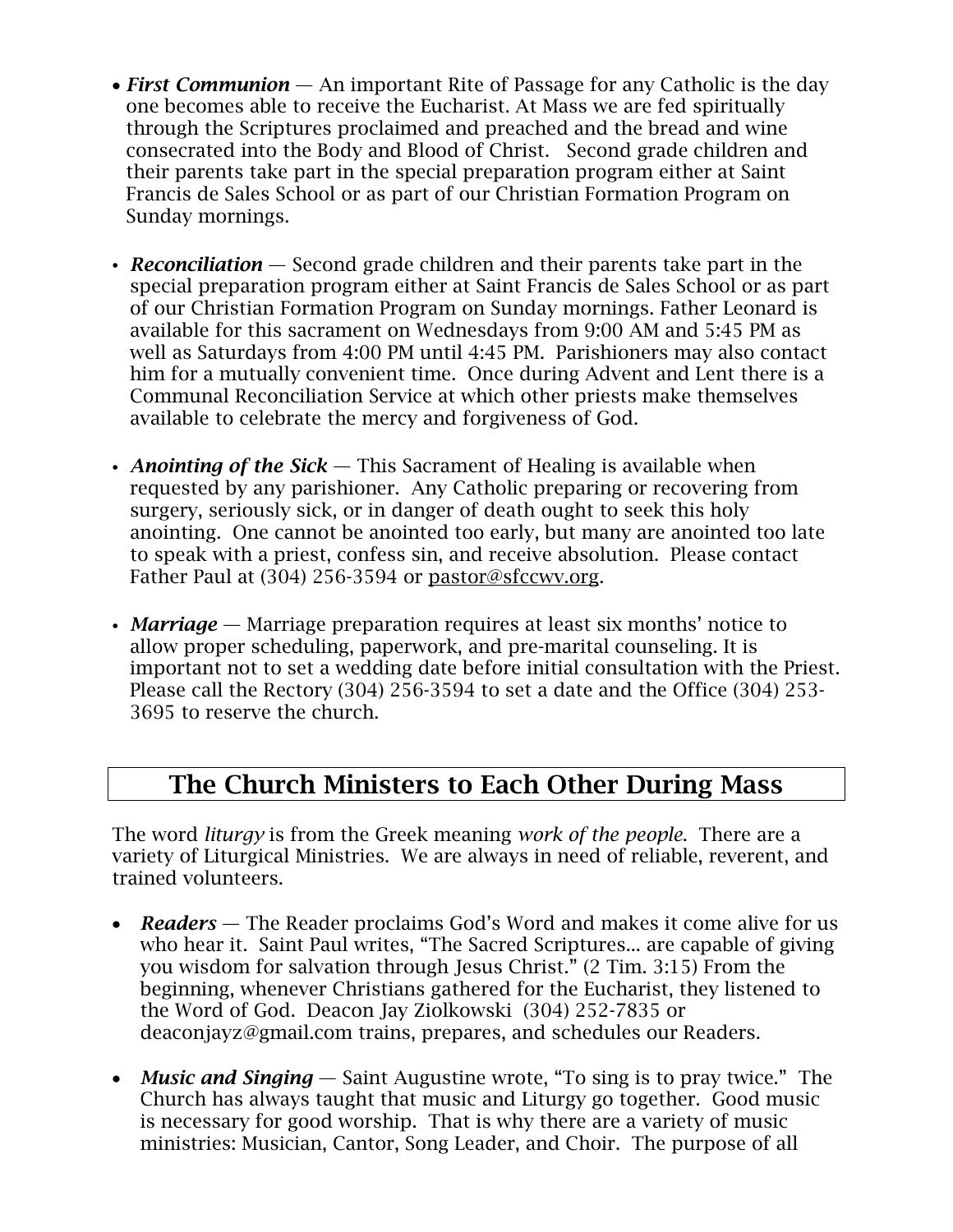these ministries is to help us sing better when we pray and give glory to God.

Musicians and Adult Choir: Robert Tipane (304) 237-3314 or rtipane@rocketmail.com Resurrection Choir for Funerals: Julia Daniel (304) 252-3253 Youth Choir: E.J. Salon (304) 382-1232 or [ejdsalon@gmail.com](mailto:ejdsalon@gmail.com)

- *Extraordinary Ministers of Holy Communion* Like the disciples in the miracle story of the Multiplication of Loaves and Fish, these ministers help our Lord Jesus Christ distribute His Body and Blood to those eligible to receive communion. They are like waiters at the Lord's Supper. Some of the Extraordinary Ministers help during Mass, others bring communion to those who cannot come to church, and still others serve both ways. Deacon Harry Evans (304) 549-4590 or [hevans@dwc.org](mailto:hevans@dwc.org) trains and schedules these volunteers.
- *Altar Servers* Servers have a two-fold responsibility. First, servers model the activity of the congregation during worship: singing, responding, listening, keeping silent, and praying at the proper times. Second, they help the flow of the Mass by carrying the crucifix in procession, holding the Roman Missal, preparing the altar, and helping receive the gifts of bread and wine. There are other ways they help during special celebrations. Deacon Harry Evans (304) 549-4590 or [hevans@dwc.org](mailto:hevans@dwc.org) trains and schedules the servers.
- *Ushers* Ushers greet and assist parishioners and visitors to the weekend and Holy Day Masses, select a couple to present the offertory gifts, facilitate the collection of offerings, perform a headcount, distribute bulletins after Mass, and check pews for items left behind. Ushers are typically scheduled on a monthly basis. A brief training is provided as needed. For more information or to volunteer, please contact Bob Cannon (304) 253-8185.
- *Art and Environment Committee* A group of dedicated women, men, and youth take care of the church environment to enhance the experience through the seasons of the Church according to the directives on Art and Environment in the Church. The team provides a subtle yet powerful beauty when liturgies and other celebrations occur. For more information or to volunteer, please contact Ann Conte (304) 255-0499 or Sheila Zeto (304) 252-9131.
- *Altar Linen Committee* Members of the Altar Linen Committee clean and prepare all the linens used on the altar at Liturgical celebrations on a rotating monthly basis. To volunteer, please contact Marcia Evans (304) 252- 0561 or [h\\_mevans@suddenlink.net.](mailto:h_mevans@suddenlink.net)

## The Church helps the Sick and Shut-in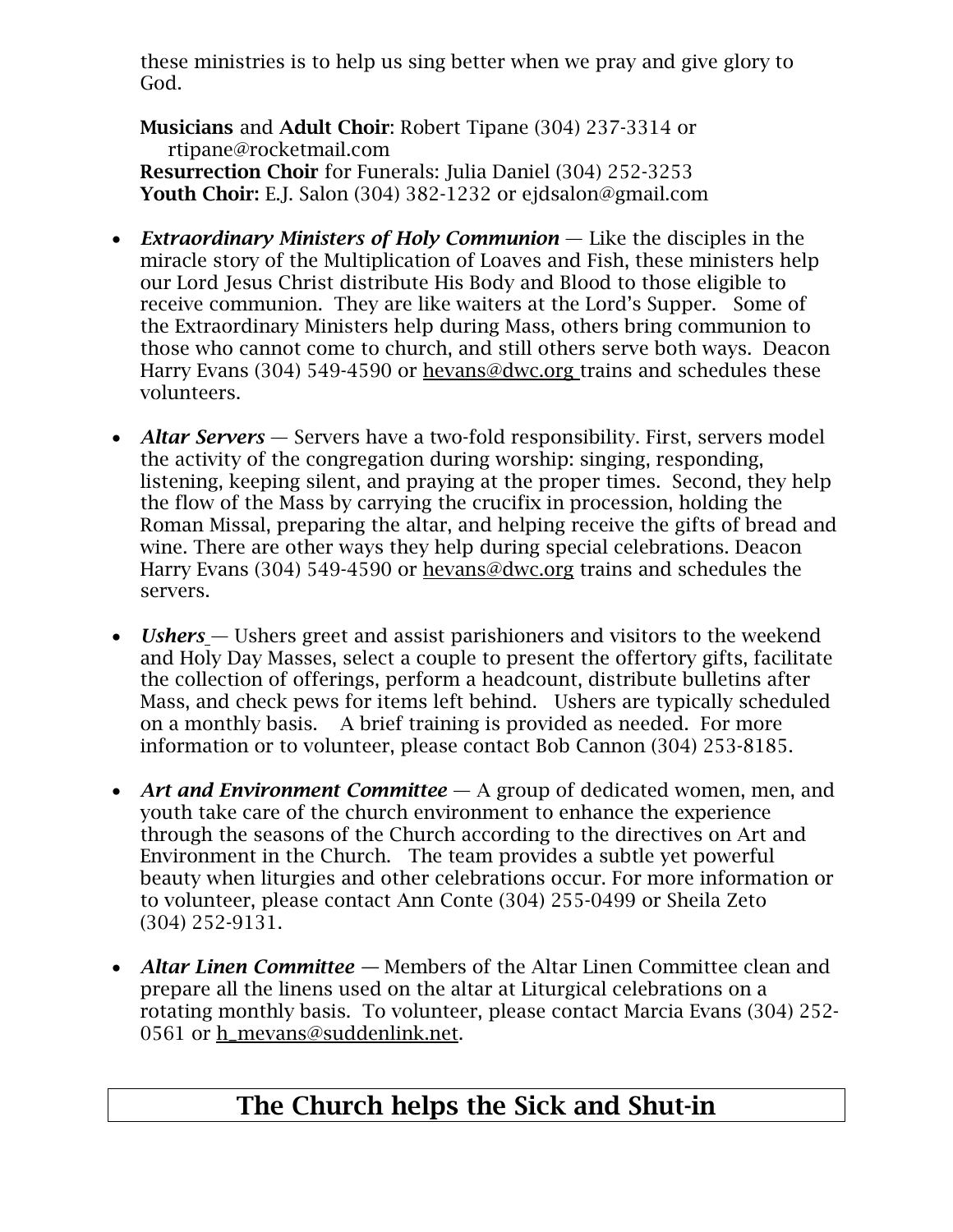IN CASE OF EMERGENCY and a priest is needed for the Anointing of the Sick, please call the rectory at (304) 256-3594 (Please leave a message) and the office at (304) 253-3695. If you are unable to talk to a person, please call one of the deacons until you talk to a live person: Deacon Harry Evans (304) 549-4590 or Deacon Jay Ziolkowski (304) 252-7835.

If you or someone you know is **IN THE HOSPITAL**, please let us know. Hospitals will not—and legally *can*not—let us know unless you personally request your floor nurse to contact us. Anyone who is hospitalized ought to receive the Sacrament of the Anointing of the Sick. It is a wonderful prayer for healing in body, mind, and soul. It is a blessing indeed to receive the Body and Blood of Christ in Holy Communion.

If you or someone you love is going to have SURGERY, please call Father Paul to arrange the Anointing of the Sick.

IN DANGER OF DEATH or LIFE-THREATING ILLNESS, please contact Fr. Paul as soon as possible. People deserve the opportunity to confess their sins, profess their faith, be anointed, and receive Holy Communion—the foretaste and pledge of eternal life. *PLEASE* do not wait until after the person is unconscious or so sedated that he or she cannot communicate.

- *Anointing of the Sick* Call the rectory, parish office, or a deacon. For additional information, refer to "The Church Celebrates the Sacraments" as well as above.
- *Hospital* Ask your nurse to contact the rectory, parish office, or a deacon.
- *Communion Calls* Contact Deacon Harry Evans (304) 549-4590. Visits can be made to home or hospital.
- *Prayer Ministry* The Bible teaches the importance of prayer in general and intercessory prayer in particular. To request prayers for you or another, or to volunteer to pray for others, please contact Marcia Evans (304) 252-0561.
- *Card Ministry* The Evangelization Committee sends cards to the shut-ins of the parish. For more information or to volunteer, please contact Phyllis Vealey (304) 575-1414.
- *Health Ministry* The Bible teaches us that our bodies are temples for the Holy Spirit and instructs us to glorify God in our bodies. The Health Ministry promotes health and wellness through various screenings and other activities. For more information or to volunteer, please contact Rhonda Culicerto (304) 237-6606.

## The Church Helps Those in Need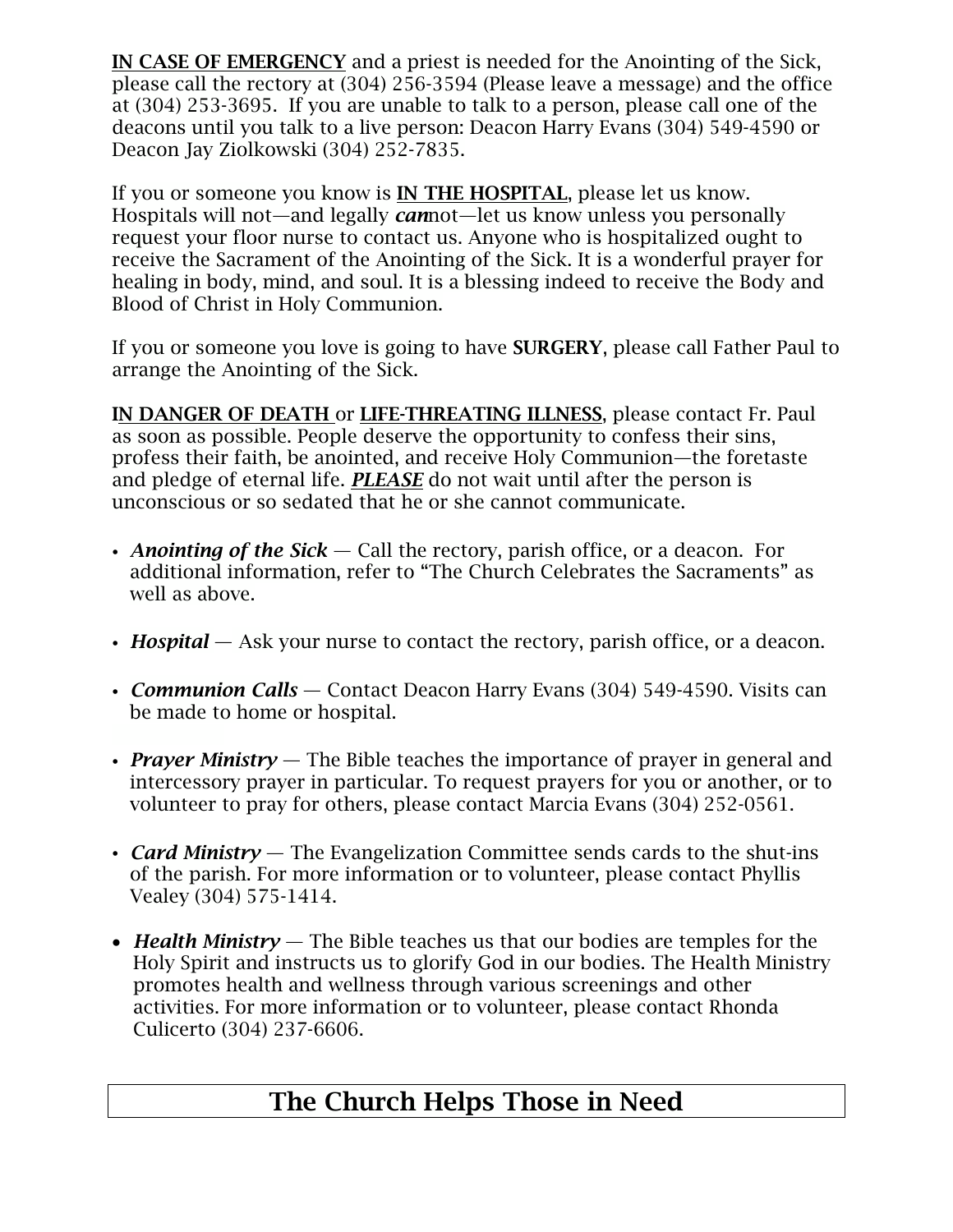- *Supporting Food Pantries* The Knights of Columbus, Council 5657, sponsors monthly Food for Families Collection on the first weekend each month. Food and monetary donations help support five food pantries and one soup kitchen throughout southern WV. Contact Sande "Bear" Genung (304) 673-9287.
- *The Giving Tree* The parish works with the Raleigh County Board of Education to provide Christmas gifts to students of the school system. Tags are placed on trees at the Church the weekend after Thanksgiving; parishioners select a tag and buy gifts which are forwarded to the school system for distribution. Volunteers sort the gifts and insure there are gifts for each child listed on a tag. Contact Debbie Voloski (304) 877-6604 or Lynn Olson (248) 909-1256.
- *Catholic Charities* The mission of Catholic Charities is to alleviate poverty, distress, and injustice by providing comprehensive social services to the poor and vulnerable, advocating for social justice, and calling all people of good will, especially those of the Church, to service. Volunteers staff the Beckley site Tuesdays from 1:00 pm to 4:00 pm. Contact Dr. Bert Cruz (304) 254-9843.
- *Birthright* Birthright provides caring, non-judgmental support to girls and women who are distressed by an unplanned pregnancy. Birthright believes "It is the right of every pregnant woman to give birth and the right of every child to be born." This support is provided free of charge and in a confidential manner. Services include providing information, making medical and legal referrals, and supplying resources such as clothing, diapers, and formula. Trained volunteers work at the Birthright Center located at 400 N. Vance Drive, answering the phone, receiving visitors, and assisting with organizing supplies and donations. Contact Marcia Evans (304) 252-0561 or Annette Jennings (304) 253-6648. Helpline (800) 550-4900; Birthright Center (304) 253-7656.
- *Prison Ministry* Jesus welcomed into His kingdom those who visited the imprisoned. Those individuals interested in visiting the imprisoned at the federal prisons in Beckley and Welch as well as the regional jail in Beckley must undergo an extensive background check before being allowed to do so. For more information or to volunteer for this ministry please contact Deacon Jay Ziolkowski (304) 252-7835.
- *Other assistance* The Church offers other types of emergency assistance on a case-by-case basis. Contact the parish office for assistance.

#### The Church Evangelizes

• *Word of Mouth* — In the beginning of the Gospel According to John, two would-be disciples ask Jesus where He lived. He said simply, "Come and see." Jesus continues to invite people to get to know Him and His Church. We are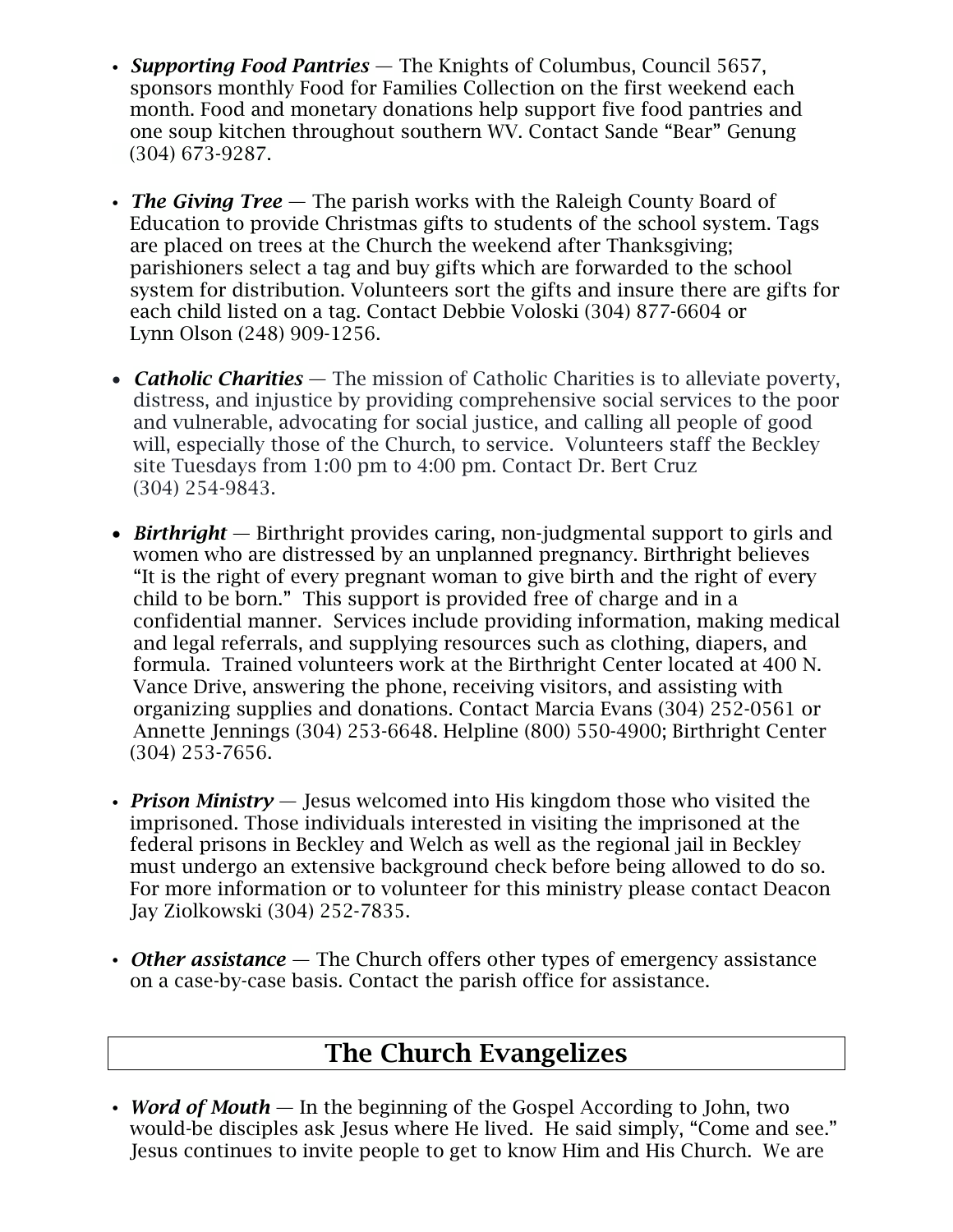Jesus' instruments in inviting others to come and see. Invite someone you know to Mass or other service or activity with you. Our duty is to plant seeds.

- *Rite of Christian Initiation of Adults* —The Rite of Christian Initiation of Adults (RCIA) begins in early September and continues through Pentecost. Meetings are Tuesday evenings at 6:30 pm. For additional information contact Deacon Harry Evans (304) 549-4590 or refer to "The Church Celebrates the Sacraments"
- *Catholic Radio* The parish sponsors WNUX 89.7 FM, a Catholic radio station affiliated with EWTN. The station receives no support from the Diocese and depends solely on private donations.

#### The Church Teaches and Grows in Faith

- *Saint Francis de Sales School* The Parish's Christian Formation of Children begins with children in Kindergarten. Those enrolled at our Catholic School receive instruction every day.
- *Faith Formation* Children and Youth going to other schools meet weekly beginning the Sunday after Labor Day and ending of the third Sunday of May. Catechists and other adults are needed to help share the light of faith with these young people. Training and assistance by the director of religious education is available at all times for persons willing to participate in this ministry. For more information or to volunteer, please contact Mrs. Lisa Keiling (540) 641-1310 or [keilingforestry@yahoo.com](mailto:keilingforestry@yahoo.com)
- *Adult Education* The Education Committee sponsors a variety of Scriptural based multi-week sessions that include a video presentation followed by group discussions. The sessions are Tuesdays at 9:10 am in DeSales Hall. Check the bulletin for the current offering. For information or to join contact John Sadowski (304)890-5912 or JoAnn Byron (304) 253-2109.
- *Church Book Club* The Book Club discusses current as well as classic Catholic-themed books. The club meets on designated Thursdays at 9:00 in DeSales Hall. Check the bulletin for the topic book and meeting dates. For information or to join contact Shirley Kim (304) 573-7307.
- **FORMED** The parish offers FORMED, an on-demand platform containing thousands of movies, video programs, audio, and ebooks about the Catholic faith to all parishioners at no cost. To enroll or for more information contact Skip Jennings (304) 253-6648.
- *Library* The parish maintains a library in DeSales Hall with over 900 select Catholic books. Parishioners may check out books on the honor system and return them to the library when they are finished. The library is open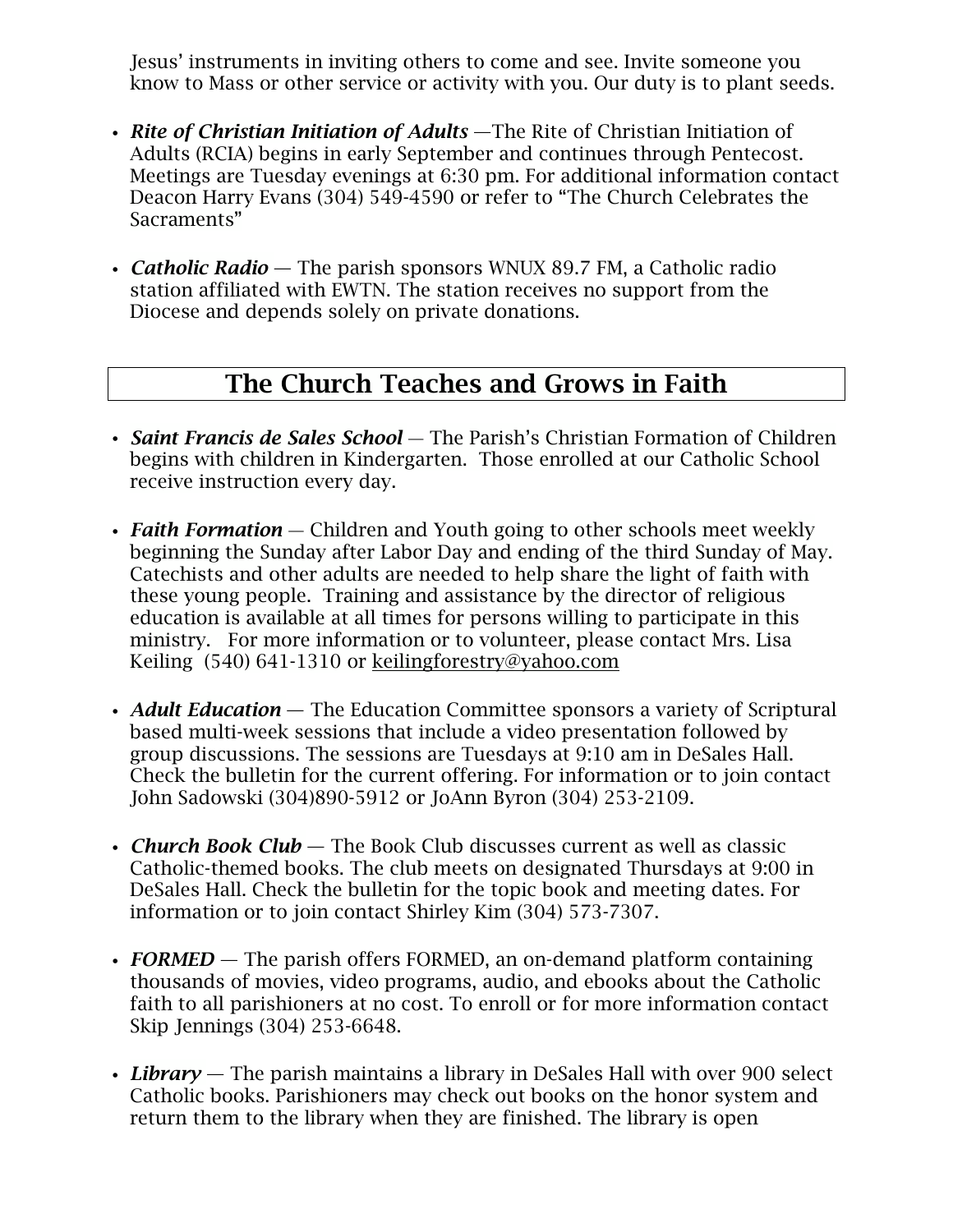whenever the Church is open. To volunteer or for more information contact Joan Tomasek (304) 252-5528.

- *Spiritual Direction* Spiritual direction focuses on forming, cultivating, and deepening an individual's relationship with the Lord. Spiritual directors are available through the WV Institute for Spirituality. For more information, please contact Phyllis Vealey (304) 575-1414, Judy Mahoney (412) 849-6177, or Peg Nagem (304) 345-0926.
- *VIRTUS* The parish, in its efforts to provide a safe environment and in accordance with diocesan guidelines, requires all employees and volunteers working with children and youth to complete VIRTUS training. The VIRTUS program trains volunteers in appropriate child safety measures and abuse prevention. For information contact the parish office.

#### The Church Comforts Those Who Mourn

- *Planning Funerals* In the event of the death of a loved one, please contact the rectory or the parish office. Father works in conjunction with the funeral home to plan the service and offer assistance to the family with whatever is necessary.
- *Saint Sebastian Cemetery* The Cemetery Committee maintains the graves and grounds of St. Sebastian Cemetery located at St. Francis Lane. The group also maintains an accurate record of the deceased buried there since 1909. Meetings are scheduled from April through September. For information on available gravesites or to volunteer contact Elizabeth Thewes (304) 763-3676 or Richard "Rusty" Rappold (304) 228-1949.
- *Resurrection Choir* Volunteers from the parish provide the worship music for funerals conducted at the church as requested by the family. To volunteer contact Julia Daniel (304) 252-3253.
- *Bereavement Luncheon* Members of the Bereavement Committee prepare and serve food for families and friends of the deceased following the funeral. The committee provides this service through donations. Volunteers help prepare and serve the food. They also help by donating food and paper products. For information or to volunteer contact Lena Conte (304) 255-1862 or Benita Goode (304) 252-9728.
- *All Souls Day* On All Souls Day the parish holds a special remembrance service at the evening Mass for parishioners who died during the previous twelve months. During the month of November the names of those deceased are displayed in the church to help us remember them in our prayers. For information or to volunteer in this service contact Marcia Evans (304) 252-0561.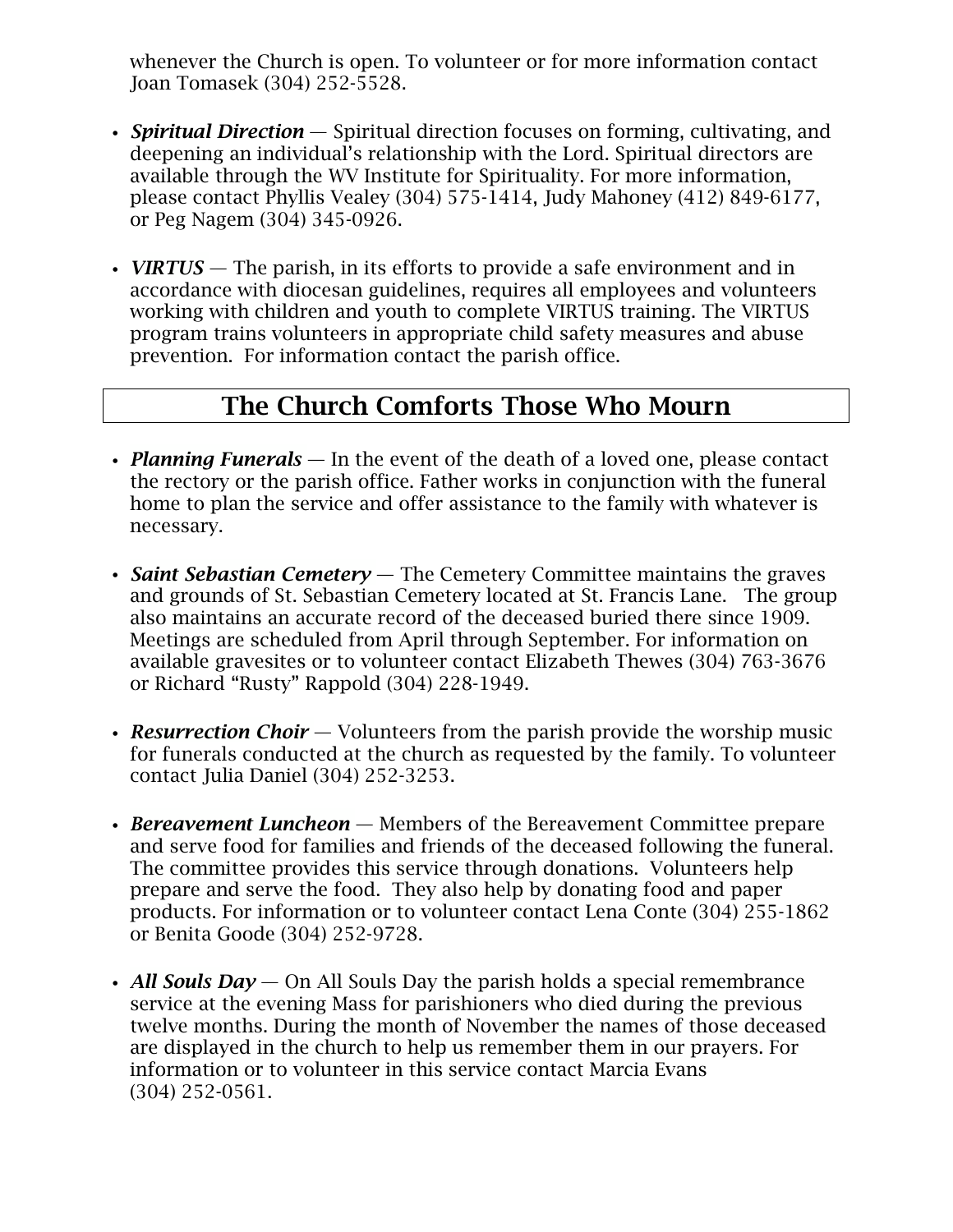- *Booklets for Grieving Parishioners* During the first year following the death of a loved one, Father sends a series of four booklets to the immediate family. The booklets offer advice and support to the survivors as they move through the stages of grief. For information or to volunteer contact Emily Meadows (304) 573-8249.
- *Hospice* Hospice of Southern West Virginia serves the needs of individuals suffering from life-limiting illnesses and as well as those who care for them. The parish provides spiritual assistance to the individuals and their families. To request spiritual assistance call the parish office.

## The Church Works Together

- *Knights of Columbus* "In service to One. In service to all." Any practicing Catholic man, age 18 or older is welcome to join. *Council #5657* meetings are held the second and fourth Wednesday of each month at 7:45 pm in the Parish Center. *The Fourth Degree Knights* perform color guard at church liturgical celebrations. *The Third and Fourth Degree Knights* sponsor Friday night Bingo and Bingo at the VA Medical Center. Contact Joe Voloski, Grand Knight (304) 877-6604.
- *Ladies of Saint Francis* The Ladies of St. Francis serve the Church and community in a variety of ministries, including preparing for special receptions and dinners, preparing the Church for each liturgical season, and conducting fundraisers to support these activities. The Ladies meet the First Sunday of each month after 8:30 am Mass. The group is open to all ladies of the parish. For information or to join contact Benita Goode (304) 252-9728.

## The Church Plays Together

- *Canasta* Ladies of the parish play Canasta every Wednesday at 12:00 noon in Mary's House. Another group meets every Friday at 3:00 pm. For information or to join contact Marcia Evans (304) 252-0561.
- *Quilting* The St. Francis Quilters/Needlecrafters quilt for pleasure as well as for service. The group meets the second and fourth Thursdays of the month from 6:30 – 8:00 pm at Mary's House. For information or to join contact Marge Pachuta (304) 252-4392 or Margie Owens (304) 253-1559.
- *Seniors Exercise Group* The Seniors Exercise Group meets Mondays and Wednesdays at 9:00 am in DeSales Hall. For information or to join contact Bonnie Moscarito (304) 253-0545.
- *Fish Dinners* Every Friday during Lent with the exception of Good Friday the parish offers a fish dinner with a variety of seafood offerings with all the sides. Volunteers prep and cook, setup, serve, wash dishes, and clean up after the meal. For information or to volunteer contact Karen Creager (304) 673-9075.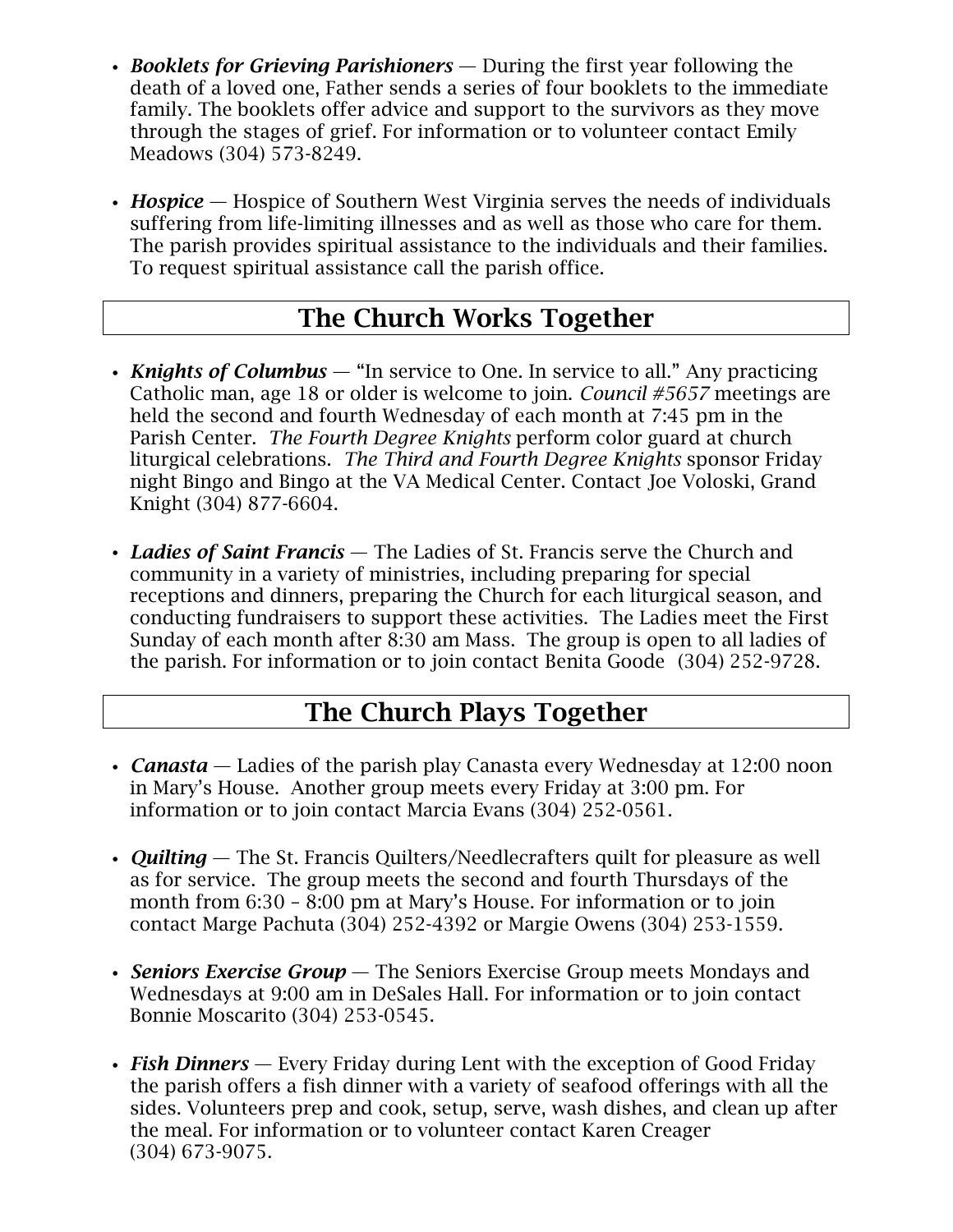- *Winter Gala* During February the school hosts a Winter Gala. Each year the event has a special theme and parishioners as well as community members are invited to attend. The event includes dinner, dancing, games, and a silent auction. All monies raised directly support the school. For more information contact Debra Lanna at the school (304) 252-4087.
- *International Dinner* The Ladies of St. Francis host an International Dinner each year. Volunteers prepare their favorite ethnic dish to be served, assist with setup, serving, and cleanup. For more information or to volunteer contact Benita Goode (304) 252-9728.

#### The Church Communicates

- *Weekly Bulletin* A weekly bulletin is printed for distribution after the weekend Masses. The bulletin contains the Mass schedule for the week, parish activities, liturgical ministries schedules, contact information, and special announcements. This bulletin is also emailed to all parishioners with email contact information on file and is posted on the parish website.
- *Websites* The church's website [sfccwv.org](http://sfccwv.org/) provides news and updates, links to the weekly homily, the weekly bulletin, the opportunity for online giving, as well as links to other helpful resources. The school's website sfdsbeckley.org contains school news, upcoming events, student and school achievements and awards, and menus, as well as useful links to outside resources.
- *Emails* The church office sends emails to all parishioners informing them of upcoming events, notifying them of important updates, and providing them with timely information, as well as the weekly bulletin. If you are not receiving these emails, contact the parish office so your information may be added.

## The Church is Organized

• *Pastoral Council* — The purpose of the Pastoral Council is to provide vision and pastoral direction for St. Francis de Sales Catholic Church. The Pastoral Council shall serve as a medium through which the insights and concerns of the total parish community can be brought before the clergy and laity alike. It shall monitor trends in parish life. It shall be a vehicle through which the whole parish can be involved in the life of the church. It shall attempt to reflect to the pastor the thoughts, opinions, and needs of the whole parish. Membership includes nine members elected at large in staggered three-year terms and five chosen by different parish groups serving for one year. Nominations are made every spring; new members and one alternate are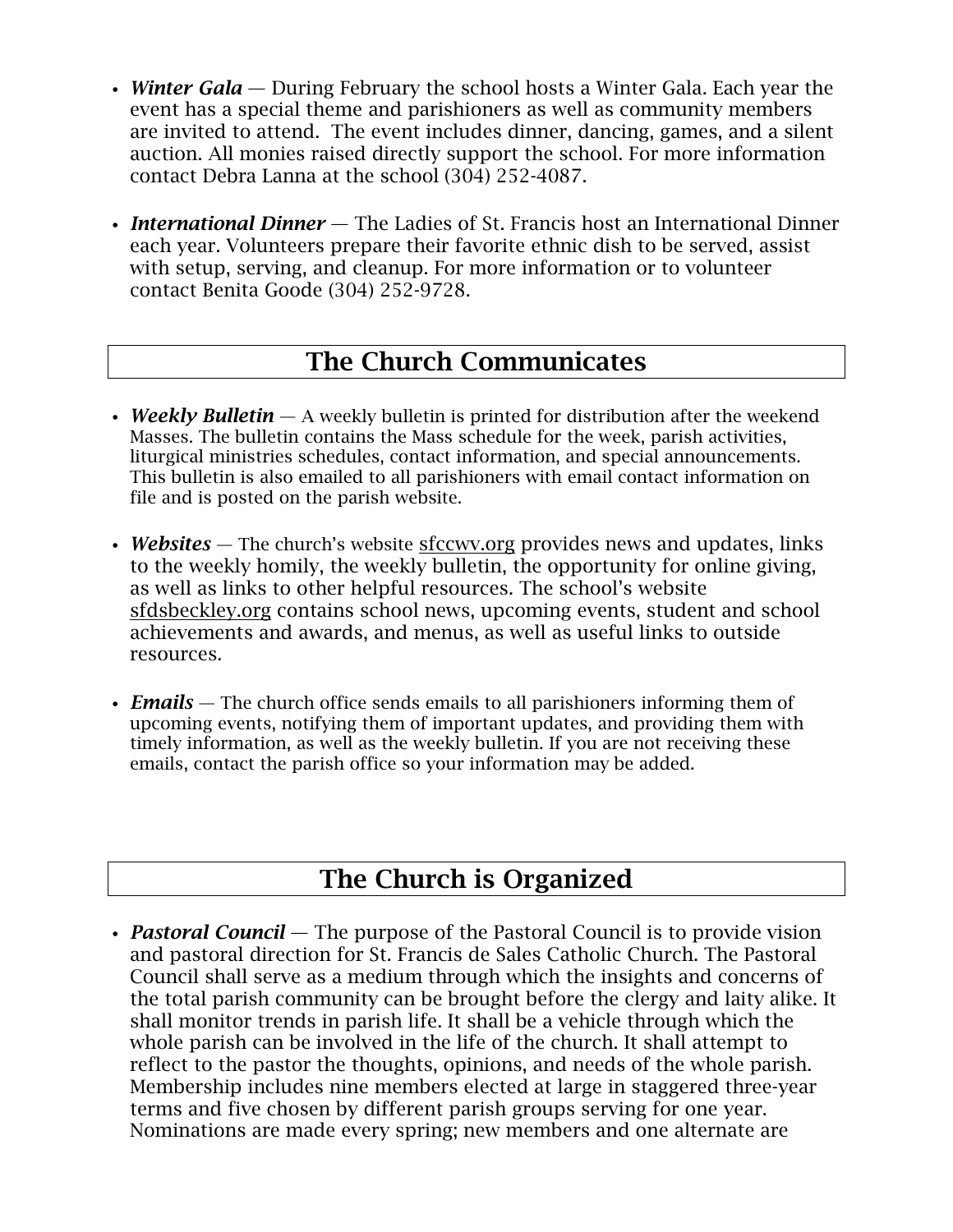chosen by a discernment process. For more information, please contact parish office (304) 253-3695.

- *School Board* The St. Francis de Sales School Board is a consultative body responsible for establishing goals and policies of the school. The council is composed of the pastor or his representative, the school principal (ex-officio), and nine representatives from the parish. Seven of the members are elected to three-year terms by a vote open to all adult parishioners. Two members of the council are appointed. Responsibilities of the council include strategic and long-term planning, fiscal planning and monitoring, public relations, building and grounds, committee and project involvement, and consultation. For additional information, please contact Mary Grace Peck, Principal (304) 252-4087.
- *Finance Council* A Finance Council, composed of members with the appropriate expertise and possessing a love for the Church and its mission, can provide the Pastor valuable advice and assistance in the execution of his parish financial administration duties. The Council deals with anything having to do with buildings, grounds, property, and finances. The members are appointed by the Pastor. To learn more or volunteer contact Father Paul at (304) 256-3594 or [pastor@sfccwv.org.](mailto:pastor@sfccwv.org)
- *Money Counters* Each Sunday after the weekend Masses the collections are separated into various funds, counted, and prepared for deposit. To volunteer please contact Bonnie Moscarito (304) 253-0545.
- Parish Registration  $-$  A Parishioner is anyone who lives within the Parish boundaries and/or attends Sunday Mass and considers St. Francis de Sales his/her spiritual home. Parishioners have the right to partake of the Sacramental Ministry of the Parish, to be provided Funeral or Memorial Services, and to have his/her children partake in the Sacramental Ministry. Parishioners are remembered in the Daily Prayers for the People, are Benefactors of the Church, are included in all spiritual and educational events of the parish, and have the opportunity to participate in the ministry of the parish. If you are not registered, please contact the office (304) 253-3695.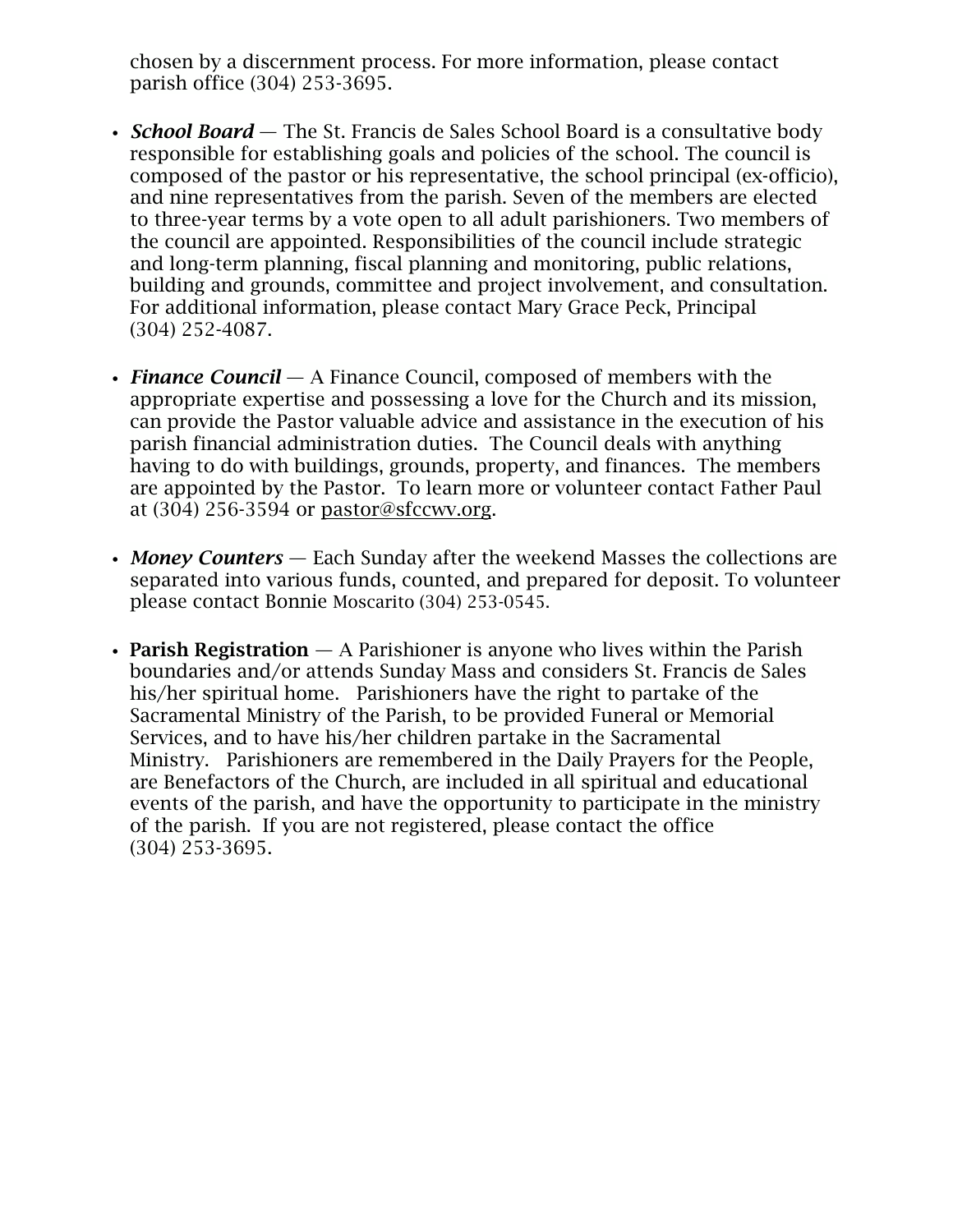## The Church Plans for the Future

Both the Old and New Testaments often mention the responsibility believers have to give of one's time, talents, and treasure. When we do this, we express our gratitude for God's blessings, our faith in God, our concern for others, and our belief in the world to come. We help the Church in the mission with which Jesus gave her. One of the six precepts of the Catholic Church is that members are to provide for the needs of the church. The most common way to do this is to use the envelopes provided by the church or to set up online giving. A small but growing number of people choose to leave a portion of their estate to our church and/or school.

Charitable bequests can take various forms. You may leave a bequest of a specific sum of money, percentage of your estate, piece of property or the residual of your estate. If your will is already written, your advisor can add a simple amendment to provide a charitable bequest to Saint Francis de Sales Church or School.

Another important way of helping provide for future needs giving a lasting gift for the benefit Saint Francis de Sales Church or School by adding to an existing endowment fund or creating a new one. Distributions are limited to no more than 4.5 percent of the principle yearly so your gift and support are ongoing. Currently we have three endowment funds with the West Virginia Catholic Foundation:

- 1. Saint Francis de Sales Church (Beckley)
- 2. Saint Francis de Sales School (Beckley)
- 3. Saint Sebastian Cemetery (Beckley)

For more information or the proper language to use in your will, please contact Mr. Bryan Minor, WV Catholic Foundation at (304) 233-0880 or [bminor@dwc.org.](mailto:bminor@dwc.org)

> **Make yourself familiar with the angels, and behold them frequently in spirit; for without being seen, they are present with you. St. Francis de Sales**